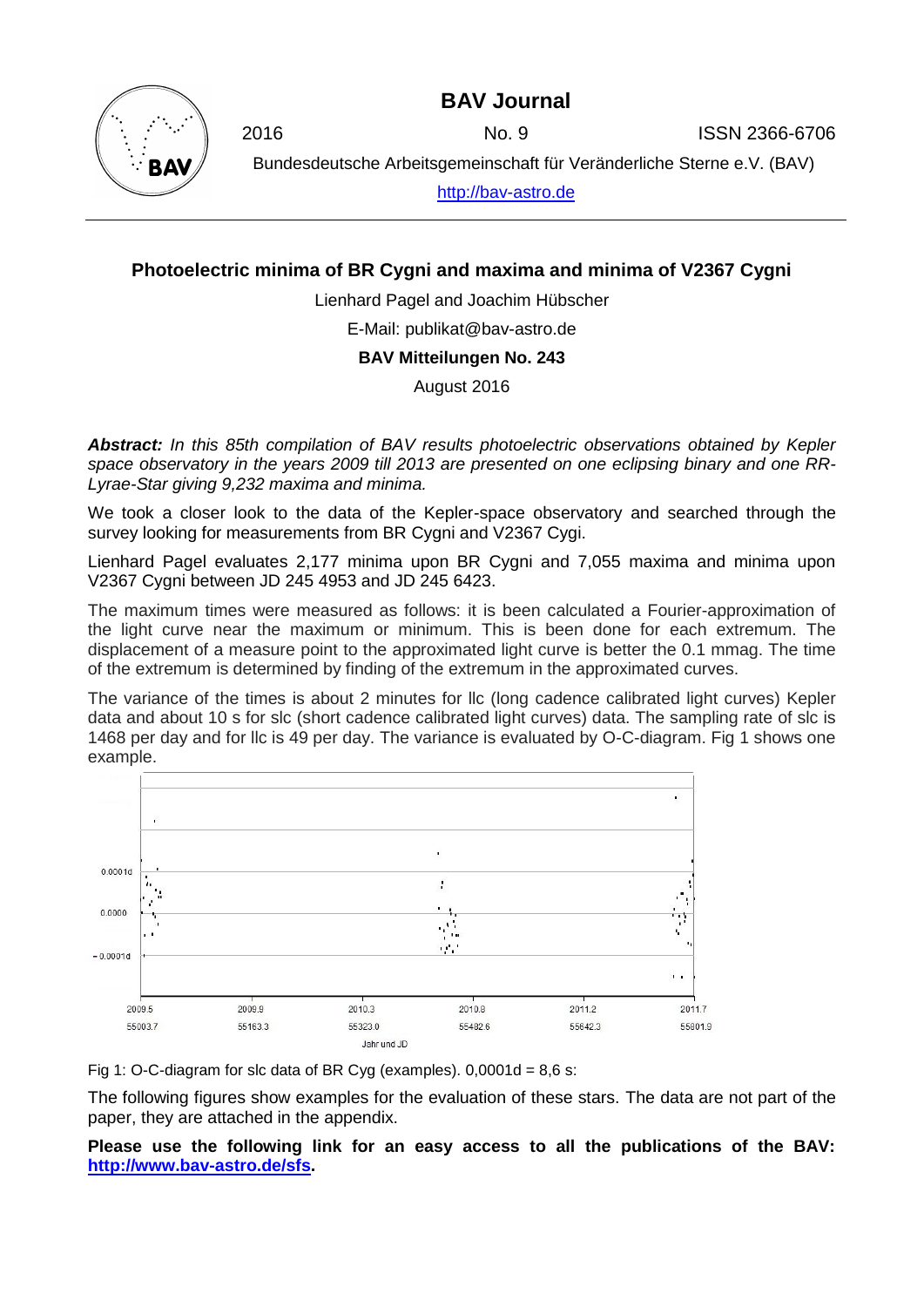

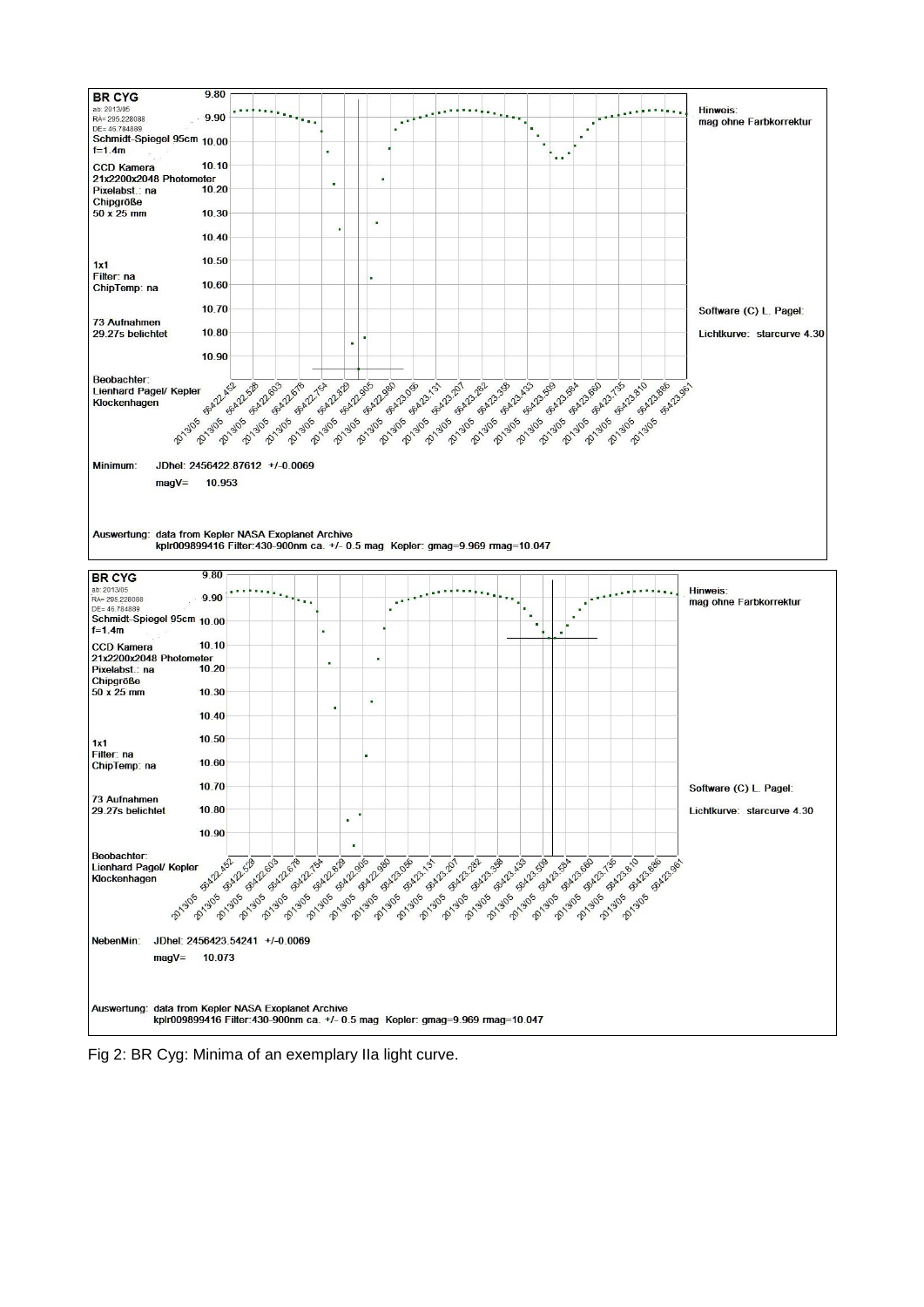

Fig 3: Exemplary minimum of a IIa light curve (BR Cyg).



Fig 4: V2367 Cyg: 4 exemplary periods of a slc (short cadance) light curve.